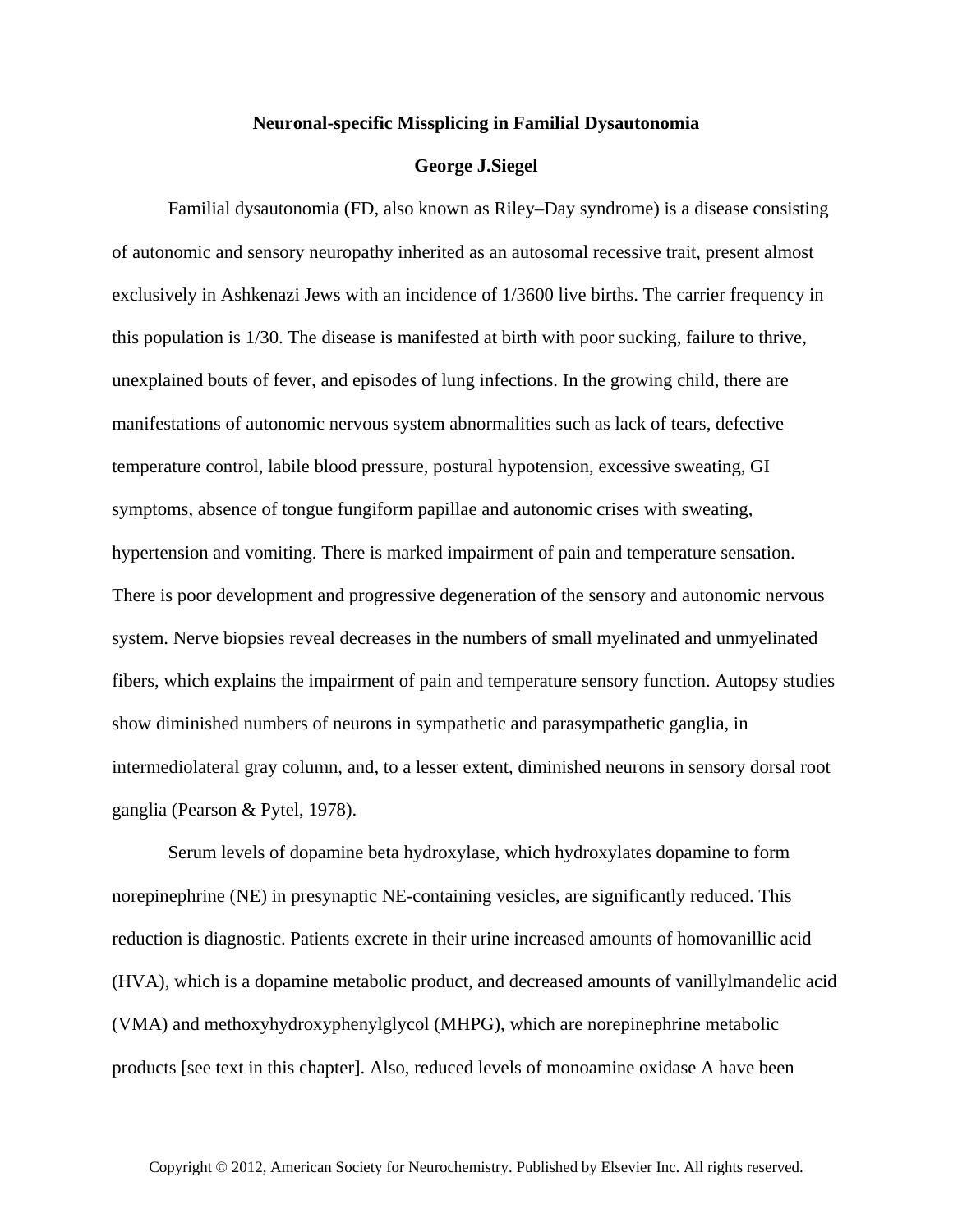found in cells and tissues of FD patients (Rubin & Anderson, 2008). These biochemical findings are consistent with decreased NE-containing terminals and NE synthesis. Abrupt uncompensated changes in levels of either dopamine or NE could be involved in hypertensive crises.

The gene mutated in FD (*IKBKAP*) encodes the IKB kinase-complex associated protein (IKAP/hELP1) which is the human homologue of the yeast ELP 1 protein (Blumenfeld et al., 1993). The latter protein is part of the RNA polymerase II–associated elongator complex, but it is not known whether hELP1 serves the identical function. Results from various experimental models implicate its function in both transcription and translation (Svejstrup, 2007).

The mutation found in 99.5% of FD patients is a T-to-C change in base pair 6 of the 5' splice donor site on intron 20, resulting in skipping of exon 20 and causing a frameshift (with exon 19 spliced to exon 21), therefore producing a truncated protein. However, this deletion of exon 20 is tissue specific. Lymphoblast RNA from FD patients showed normal length RNA containing exon 20. RNA extracted from postmortem brain stem and temporal lobe samples showed complete absence of exon 20 from the IKBKAP mRNA. Fibroblast lines from FD patents homozygous for the mutation yielded variable results: some lines displayed about equal amounts of wild-type and mutant-type mRNAs, whereas others displayed primarily wild type. The absence of exon 20 in the brain samples of RNA together with the preponderance of wildtype RNA or variable proportions of mutation type to wild type in lymphoblast and fibroblast cell lines, all from homozygous FD patients, has led to the hypothesis that the efficiency of splicing between exon 20 and 21 in the presence of the T to C mutation at base pair 6 at the slice donor site is reduced in a tissue specific manner, and that the autonomic and sensory neuronal systems have a particularly greater sensitivity to this inefficiency. The mutation does not completely abolish the splicing of exon 20 to 21 but weakens it. The degree of weakening may,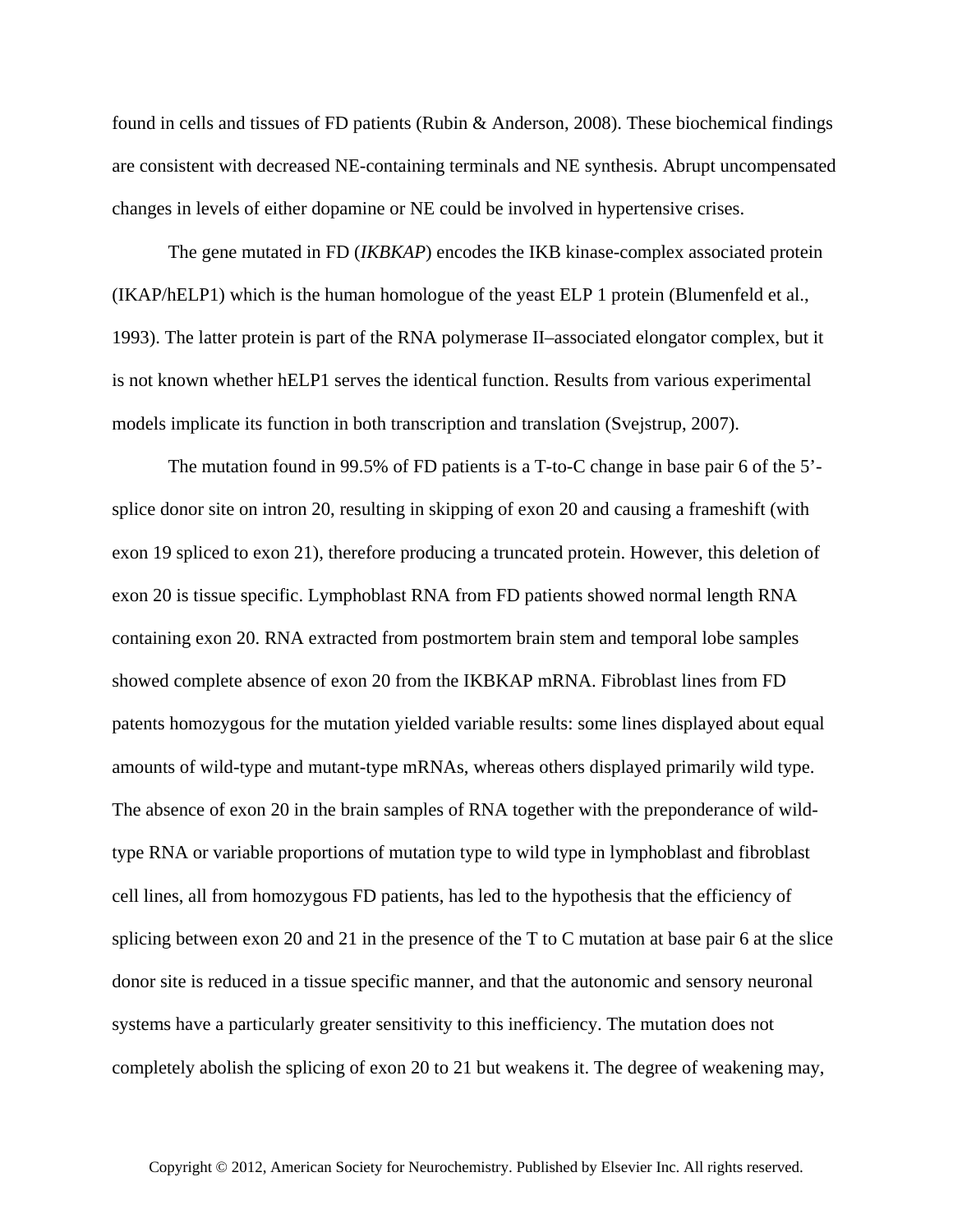of course, depend on other tissue-specific factors (Blumenfeld et al., 1993; Slaugenhaupt & Gusella, 2002).

The creation of a transgenic mouse line harboring the human FD-*IKBKAP* gene shows that the presence of the FD mutation causes missplicing of human *IKBKAP* in mice and that the efficiency of exon 20 inclusion varies in a tissue-specific manner that closely models that seen in FD patients. Additionally, this study showed in tissue culture experiments that missplicing of human *IKBKAP* in mouse cells can be corrected by kinetin treatment, demonstrating conservation of cellular factors required for kinetin activity (Hims et al., 2007).

It is thought that the IKAP/hELP1 functions in general gene-activation mechanisms. The FD disease may be caused by aberrant expression of genes crucial to the development of the sensory and autonomic nervous systems, secondary to the loss of a completely functional IKAP/hELP1 protein in specific tissues. However, the pathogenic mechanism for the FD phenotype is not known (Slaugenhaupt & Gusella, 2002).

A microarray expression study using RNA extracted from postmortem cerebrum of an 11-year-old male and a 47-year-old female patient with FD revealed no genes upregulated but a twofold decrease in expression of 25 genes in comparison to results from normal age- and gender-matched control samples. Of these, 13 are known to be involved in oligodendrocyte differentiation and/or myelin formation. Their downregulation was confirmed by PCR and protein analyses. These data support a view that IKAP/hELP1 controls a complex process responsible for axon development and myelination in the CNS and PNS. However, many questions remain for investigation (Cheishvili et al., 2007). A study of genes affected by IKAP/hELP1 in HeLa cells transfected with RNAi oligomers that target the IKAP/hELP1 transcript disclosed about 100 genes that were significantly downregulated, while about 15 genes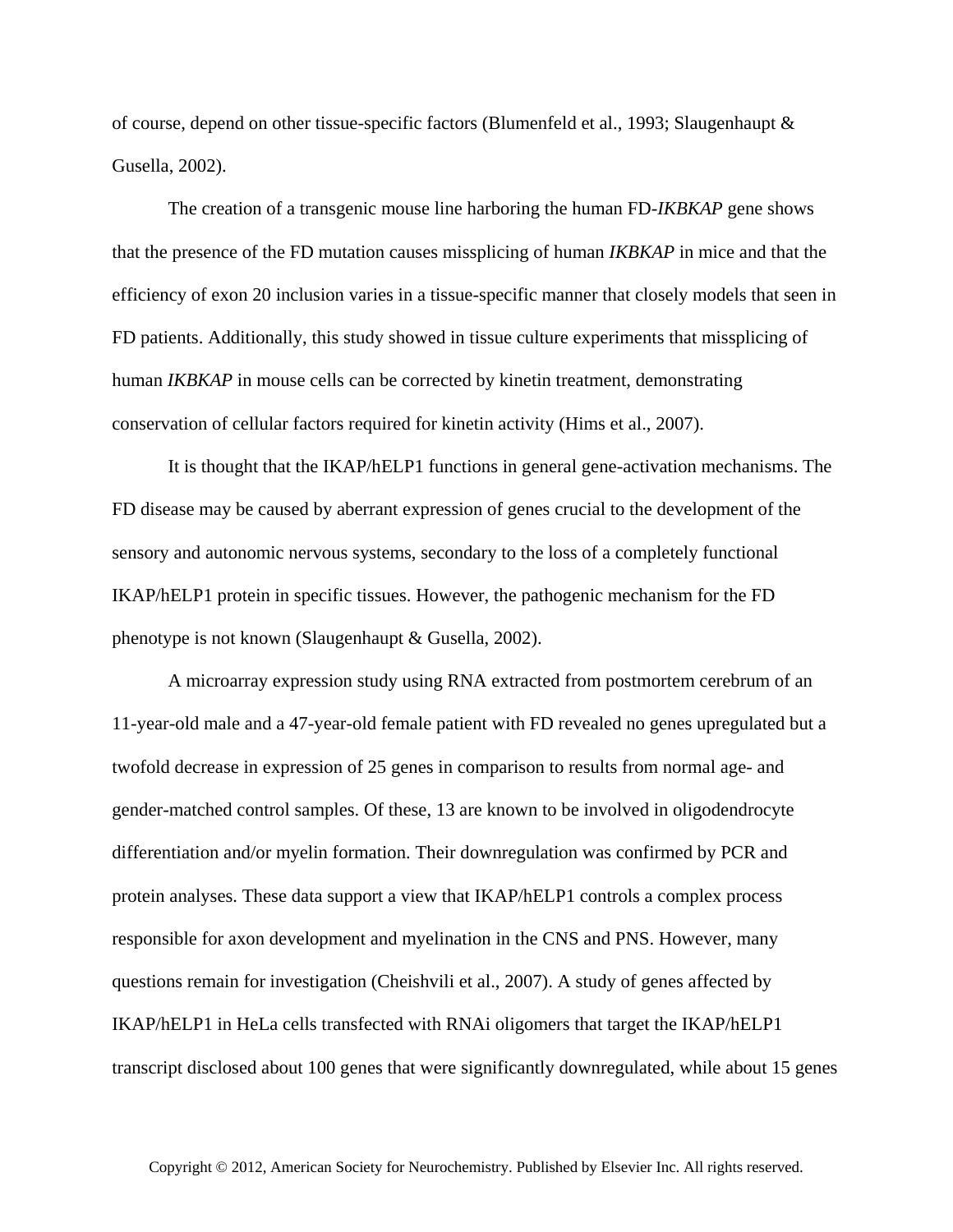were upregulated in a microarray analysis of total extracted mRNA. It was reported that 15% of the 100 downregulated genes encode proteins involved in regulating the actin cytoskeleton, cell motility and migration. Moreover, it was shown that decreases in levels of IKAP/hELP1, in neuronally derived and other cell types, did in fact result in migration defects. It was proposed that reduced motility of neuronal-derived cells may be relevant to the neurodevelopmental disorder in FD (Close et al., 2006). Another study utilizing RNAi with primary neuronal cells also revealed that cells expressing very low amounts of IKAP displayed significant defects in migration and adhesion and that these defects were associated with the inability of filamin A to localize at leading edges of migrating cells and with disorganized actin cytoskeleton. These defects could be rescued by co-expression of wild-type IKAP but not co-expression of the truncated FD-IKAP (Naumanen et al., 2008).

The fact of tissue-specific missplicing of the *IKBKAP* transcript is a platform from which to initiate investigation of potential therapeutic or preventive strategies. Potential strategies for therapy, such as kinetin, may be tested in the transgenic mouse model mentioned above (Hims et al., 2007). Kinetin was administered orally for eight days to 29 healthy carriers of the mutated gene, which resulted in elevations of *IKBKAP* mRNA in leukocytes, thus indicating (1) a potential therapeutic or preventive effect in FD and (2) that splicing disorders might be modulated by pharmacologic means (Gold-von Simson et al., 2009).

## **References**

Blumenfeld et al., 1993 A. Blumenfeld, S.A. Slaugenhaupt, F.B. Axelrod, D.E. Lucente, C. Maayan, C.B. Liebert, Localization of the gene for familial dysautonomia on chromosome 9 and definition of DNA markers for genetic diagnosis. Nature Genetics. 4 (2) (1993) 160–164. Cheishvili et al., 2007 D. Cheishvili, C. Maayan, Y. Smith, G. Ast, A. Razin, IKAP/hELP1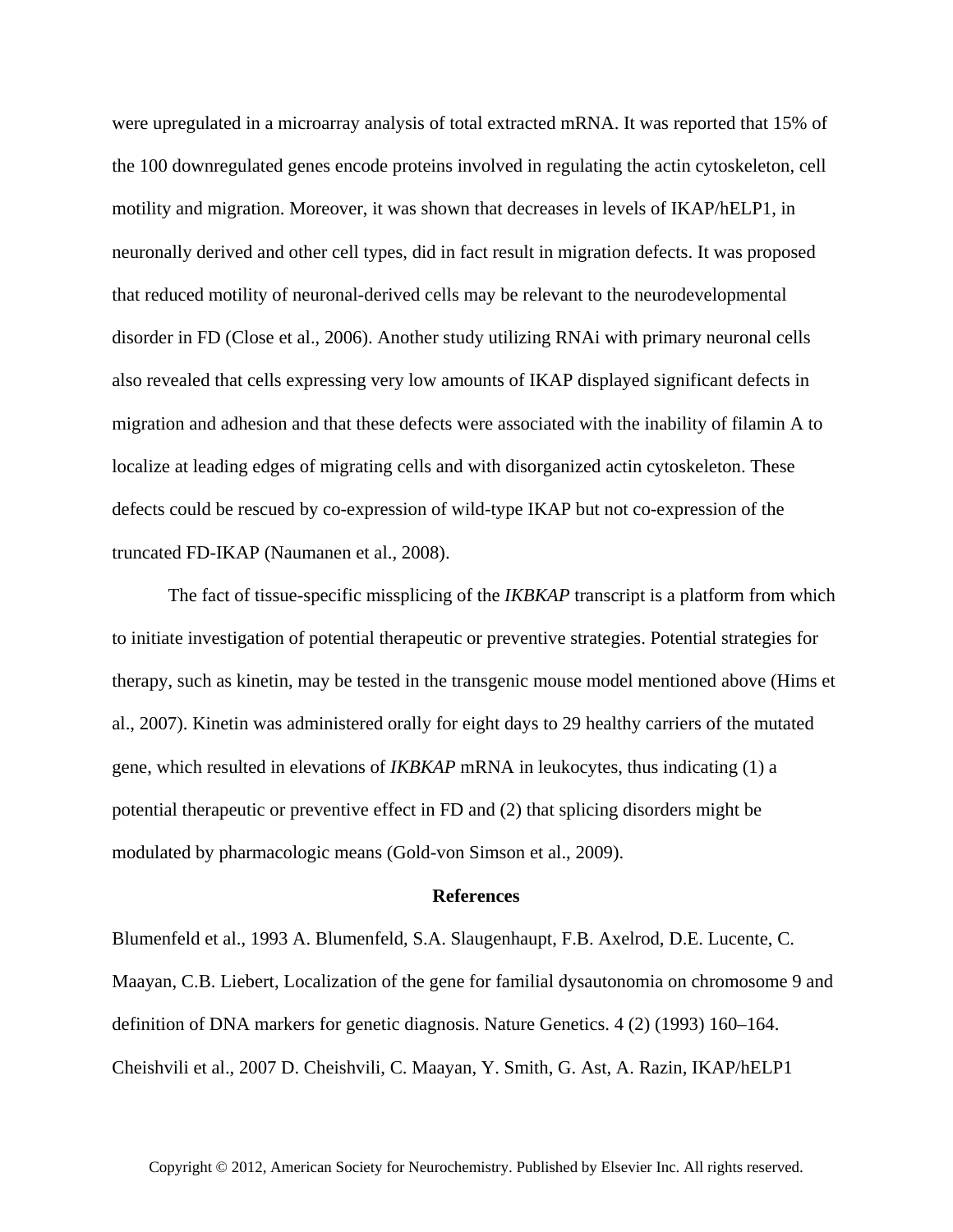deficiency in the cerebrum of familial dysautonomia patients results in downregulation of genes involved in oligodendrocyte differentiation and in myelination. Human Molecular Genetics. 16 (17) (2007) 2097–2104.

Close et al., 2006 P. Close, N. Hawkes, I. Cornez, C. Creppe, C.A. Lambert, B. Rogister, Transcription impairment and cell migration defects in elongator-depleted cells: Implication for familial dysautonomia. Molecular Cell. 22 (4) (2006) 521–531.

Gold-von Simson et al., 2009 G. Gold-von Simson, J.D. Goldberg, L.M. Rolnitzky, J. Mull, M. Leyne, A. Voustianiouk, Kinetin in familial dysautonomia carriers: Implications for a new therapeutic strategy targeting mRNA splicing. Pediatric Research. 65 (3) (2009) 341–346. Hims et al., 2007 M.M. Hims, R.S. Shetty, J. Pickel, J. Mull, M. Leyne, L. Liu, A humanized IKBKAP transgenic mouse models a tissue-specific human splicing defect. Genomics. 90 (3) (2007) 389–396.

Naumanen et al., 2008 T. Naumanen, L.D. Johansen, E.T. Coffey, T. Kallunki, Loss-of-function of IKAP/ELP1: Could neuronal migration defect underlie familial dysautonomia?. Cell Adhesion & Migration. 2 (4) (2008) 236–239.

Pearson and Pytel, 1978 J. Pearson, B.A. Pytel, Quantitative studies of sympathetic ganglia and spinal cord intermedio-lateral gray columns in familial dysautonomia. Journal of the Neurological Sciences. 39 (1) (1978) 47–59.

Rubin and Anderson, 2008 B.Y. Rubin, S.L. Anderson, The molecular basis of familial dysautonomia: Overview, new discoveries and implications for directed therapies.

Neuromolecular Medicine. 10 (3) (2008) 148–156.

Slaugenhaupt and Gusella, 2002 S.A. Slaugenhaupt, J.F. Gusella, Familial dysautonomia. Current Opinion in Genetics & Development. 12 (3) (2002) 30711.